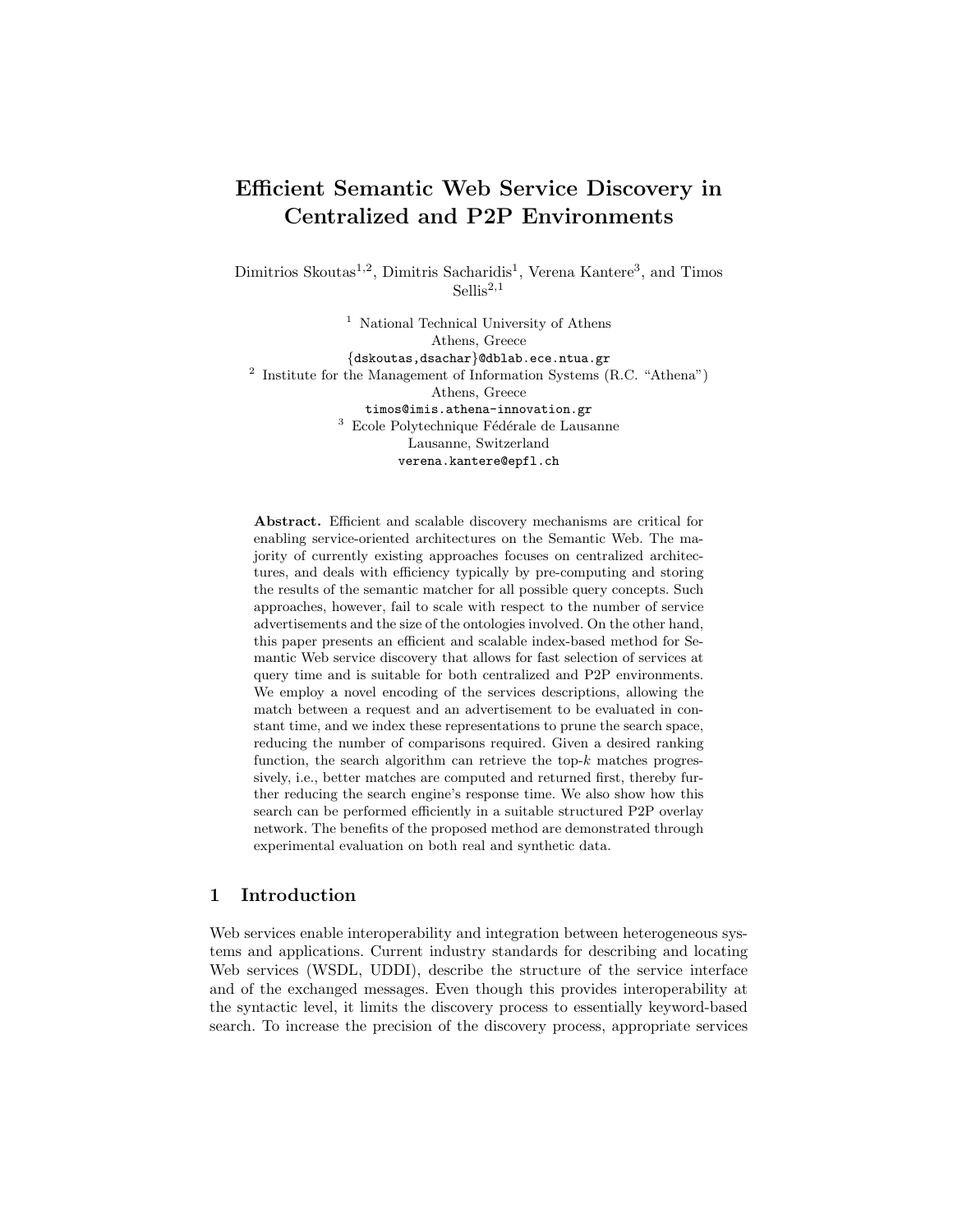should be identified and selected in terms of the semantics of the requested and offered capabilities. To that end, Semantic Web services combine the benefits of Semantic Web and Web services technology. Several approaches have been proposed for semantically enhancing the descriptions of Web services (OWL-S [1], WSDL-S [2], WSMO [3]), and automating the service discovery, composition, and execution. Service requests and advertisements are annotated by concepts from associated ontologies, and the matchmaking is based on subsumption reasoning between concepts corresponding to the requested and offered parameters.

As the number of services on the Web increases, the efficiency and the scalability of service discovery techniques become a critical issue. Moreover, several applications are inherently distributed. Consider, for example, a network of businesses or institutions, each providing its own services; creating and maintaining a centralized registry would not be desirable. However, the majority of current approaches focuses on centralized architectures, i.e., a single service registry or multiple service registries synchronizing periodically. This introduces bottlenecks and single points of failure, and fails to scale when the availability and demand for services grows significantly. On the other hand, P2P networks support largescale, decentralized applications, offering scalability and reliability. In addition, structured P2P overlays provide guarantees for retrieving all search results in bounded time and distributing the load among peers. Hence, there has been recently a lot of research interest in issues overlapping the two fields, Semantic Web and P2P computing, primarily focusing on distributed RDF stores [4–6].

Regarding Semantic Web services, proposed approaches for service discovery in P2P environments typically rely on the use of ontologies to partition the network topology into concept clusters, and then forward requests to the appropriate cluster. However, constructing concept clusters in a fully automated way is not straightforward, as well as providing guarantees regarding search times and load balancing. In this paper we address the issue of Semantic Web service discovery, focusing on the aspects of efficiency and scalability. We present a method for fast search and selection of services at query time that is suitable for both centralized and P2P environments. In particular, our contributions are summarized in the following:

- We employ a novel encoding of the services' descriptions, allowing the match between a service request and a service advertisement to be evaluated in constant time, avoiding the overhead of invoking the reasoner at query time.
- We index the service representations to prune the search space, minimzing the number of comparisons required to locate the matching services.
- We discuss the need for ranking the matched services, and present an algorithm that, given a desired ranking function, fetches the top- $k$  matches progressively, thereby further reducing the search engine's response time.
- We extend our method to a structured P2P overlay network, showing that the search process can be done efficiently in a decentralized, dynamic environment.
- We demonstrate the efficiency and the scalability of our approach through experimental evaluation.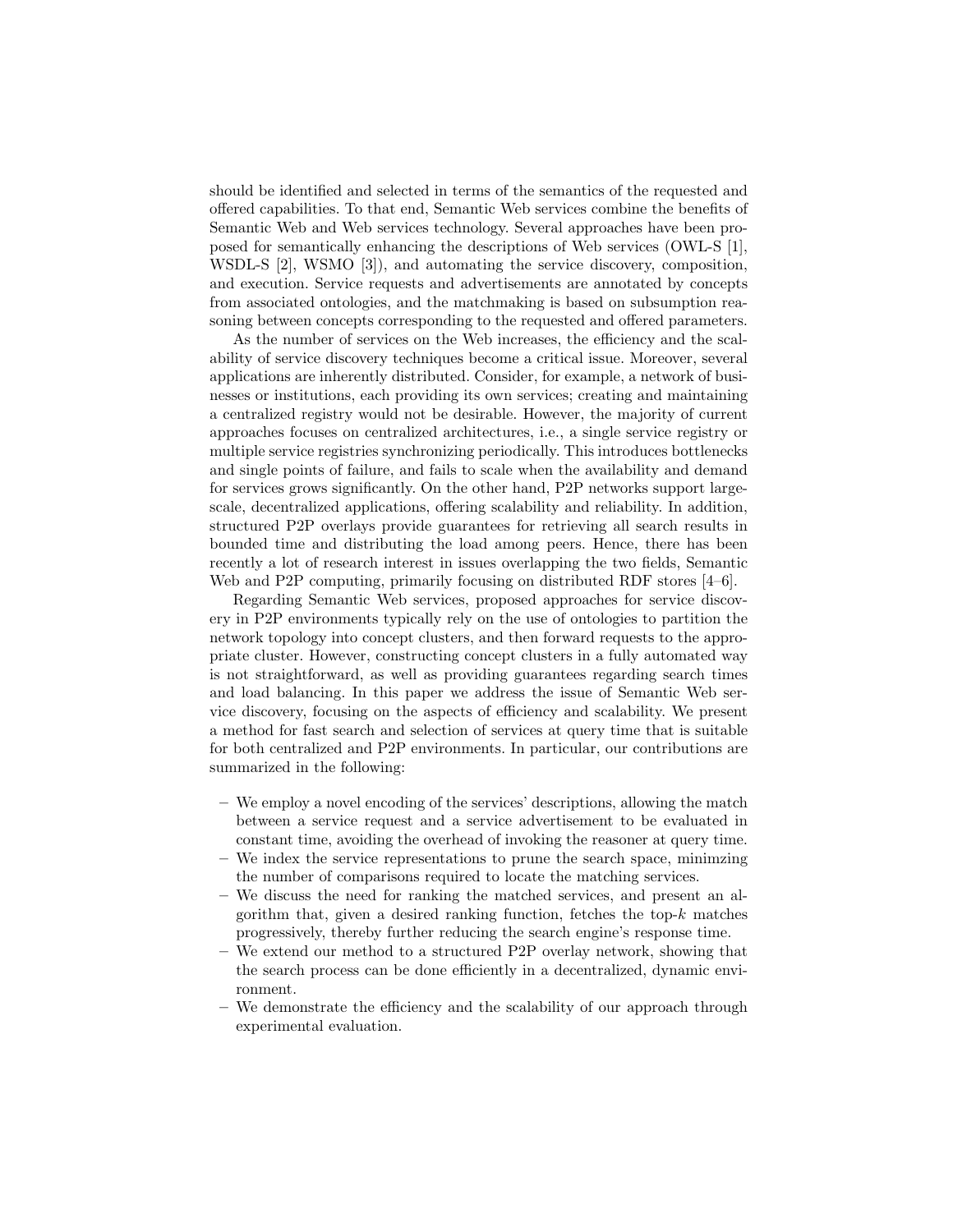

Fig. 1: (a) A sample ontology fragment, (b) A service request  $(R)$  and three service advertisements  $(S_1, S_2, S_3)$ , (c) Intervals assigned to ontology concepts

The rest of the paper is organized as follows. Section 2 discusses Semantic Web services matchmaking and ranking, and presents our encoding for services descriptions. Section 3 presents the indexing and searching of services in a centralized registry. Section 4 shows how service descriptions can be distributed and searched efficiently in a structured P2P overlay network. Experimental evaluation of the proposed approach is presented in Section 5, while related work is reviewed in Section 6. Finally, Section 7 concludes the paper.

# 2 The Matchmaking Framework

In this section we present our framework for efficient Semantic Web service matchmaking in centralized and P2P environments. First, we describe the service selection and ranking process in Section 2.1. Our framework is based on the encoding and indexing of service descriptions discussed in Section 2.2.

## 2.1 Semantic Selection of Services

In the following, we consider an ontology as a set of hierarchically organized concepts. Since multiple inheritance is allowed, the concepts form a rooted directed acyclic graph. The nodes of the graph correspond to concepts, with the root corresponding to the top concept, e.g., owl:Thing in an OWL ontology, whereas the edges represent subsumption relationships between the concepts, directed from the father to the child. To allow for semantic search of services on the Web, the description of a service is enhanced by annotating its parameters (typically inputs and outputs) with concepts from an associated ontology [1–3]. A service request is the description of a desired service, also annotated with ontology concepts. Figure 1a illustrates a sample ontology fragment, while a sample set of a service request and 3 service advertisements is shown in Figure 1b. The underlying assumption is that if a service provides as output (resp., accepts as input) a concept  $C$ , then it is also expected to likely provide (resp., accept) the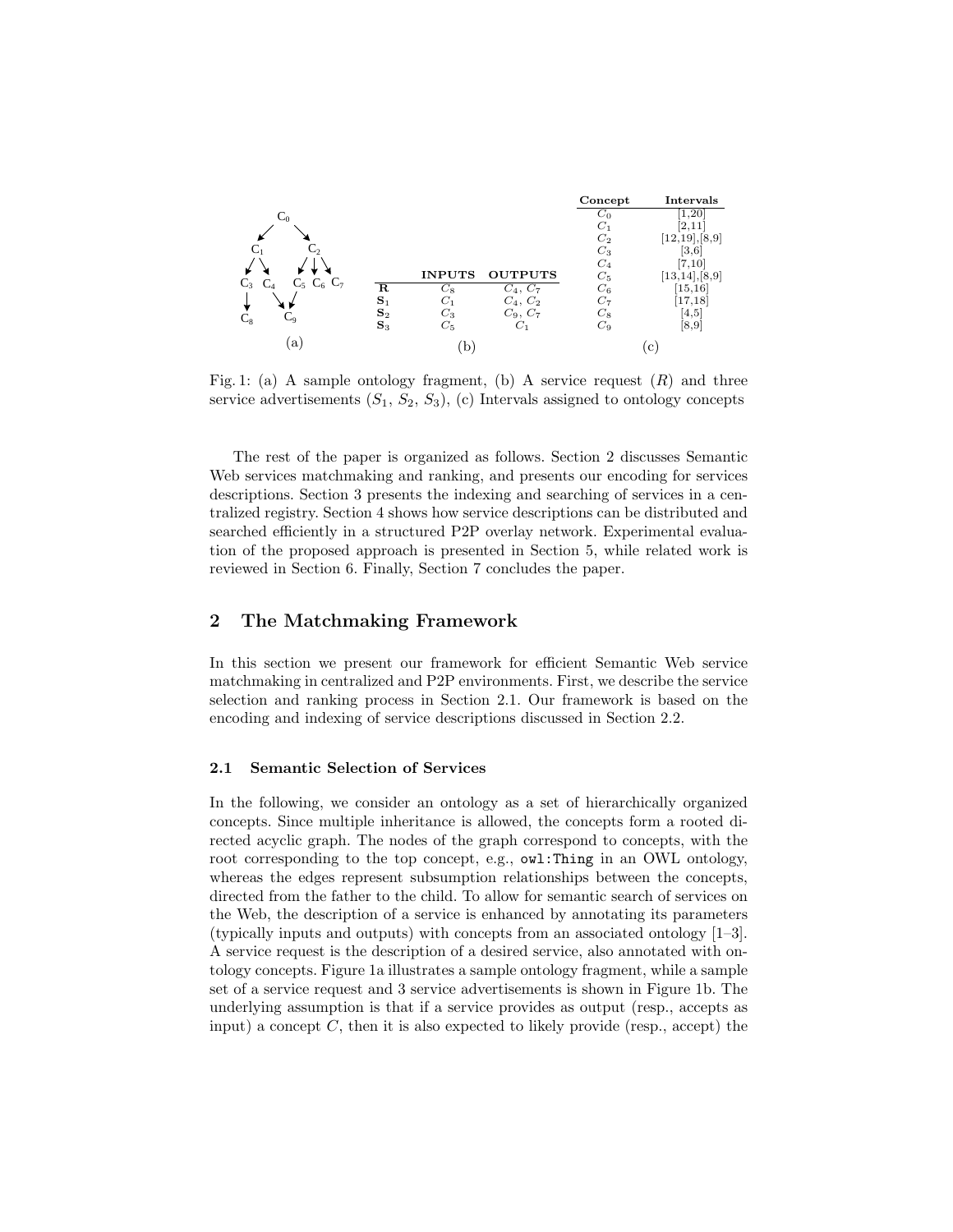subconcepts of C. For instance, a service advertised as selling computers is expected to sell servers, desktops, laptops, PDAs, etc.; similarly, a service offering delivery in Europe is expected to provide delivery within all (or at least most) European countries.

Matchmaking of semantically annotated Web services is then based on subsumption reasoning between the semantic descriptions of the service request and the service advertisement. Along the lines of earlier works [7, 8], we specify the match between a service request  $R$  and a service advertisement  $S$  based on the semantic match between the corresponding parameters in their descriptions. More specifically, for a service parameter  $C_S$  and a request parameter  $C_R$ , we consider the match as exact, if  $C_S$  is equivalent to  $C_R$  ( $C_S \equiv C_R$ ); plug-in, if  $C_S$ subsumes  $C_R$   $(C_S \sqsupset C_R)$ ; subsumes, if  $C_S$  is subsumed by  $C_R$   $(C_S \sqsubset C_R)$ ; fail, otherwise. Exact matches are preferable to plug-in matches, which in turn are preferable to subsumes matches. In the example of Figure 1, service  $S_1$  provides one exact and two plug-in, service  $S_2$  provides one plug-in, one subsumes, and one exact, whereas  $S_3$  provides two fail and one plug-in matches.

Given that a large number of services may provide a partial match to the request, differentiating between the results within the same type of match is also required. Further following the aforementioned assumption regarding the semantics of a service description, we use as a criterion for assessing the degree of match between two concepts  $C_1$  and  $C_2$  the portion of their common subconcepts, or in other words, the extend to which the subtrees (more generally, subgraphs) rooted at  $C_1$  and  $C_2$  overlap. Intuitively, the higher the overlap, the more likely it is for the service to match the request. Thus, in the following, we consider the degree of match between two concepts  $C_1$  and  $C_2$  as

$$
degreeOfMatch(C_1, C_2) = \frac{|\{C \mid C \sqsubseteq C_1 \land C \sqsubseteq C_2\}|}{\max(|\{C \mid C \sqsubseteq C_1\}|, |\{C \mid C \sqsubseteq C_2\}|)} \tag{1}
$$

Returning to our example from Figure 1, notice that regarding the requested input, services  $S_1$  and  $S_2$  provide a plug-in match. However, using Equation (1), the degree of match for the service  $S_1$  is  $1/5$ , whereas for the service  $S_2$  is  $1/2$ . Notice that the proposed approach for service selection is not limited by this criterion. Different ranking criteria may be appropriate in different applications (for example, see [9] for a more elaborate similarity measure for ranking Semantic Web services). Our approach is generic and it can accommodate different ranking functions (see Section 3 for details). Retrieving services in descending order of their degree of match to the given request constitutes an important feature for a service discovery engine. In the case that the requester is a human user, it can be typically expected that he/she will navigate only the first few results. In fact, experiments conducted in a recent survey [10] showed that the users viewed the top-1 search result in about 80% of the queries, whereas results ranked below 3 were viewed in less than 50% of the queries. Even though this study refers to Web search, it is reasonable to assume a roughly similar behavior for users searching for services. On the other hand, Semantic Web service discovery plays an important role in fully automated scenarios, where a software agent, such as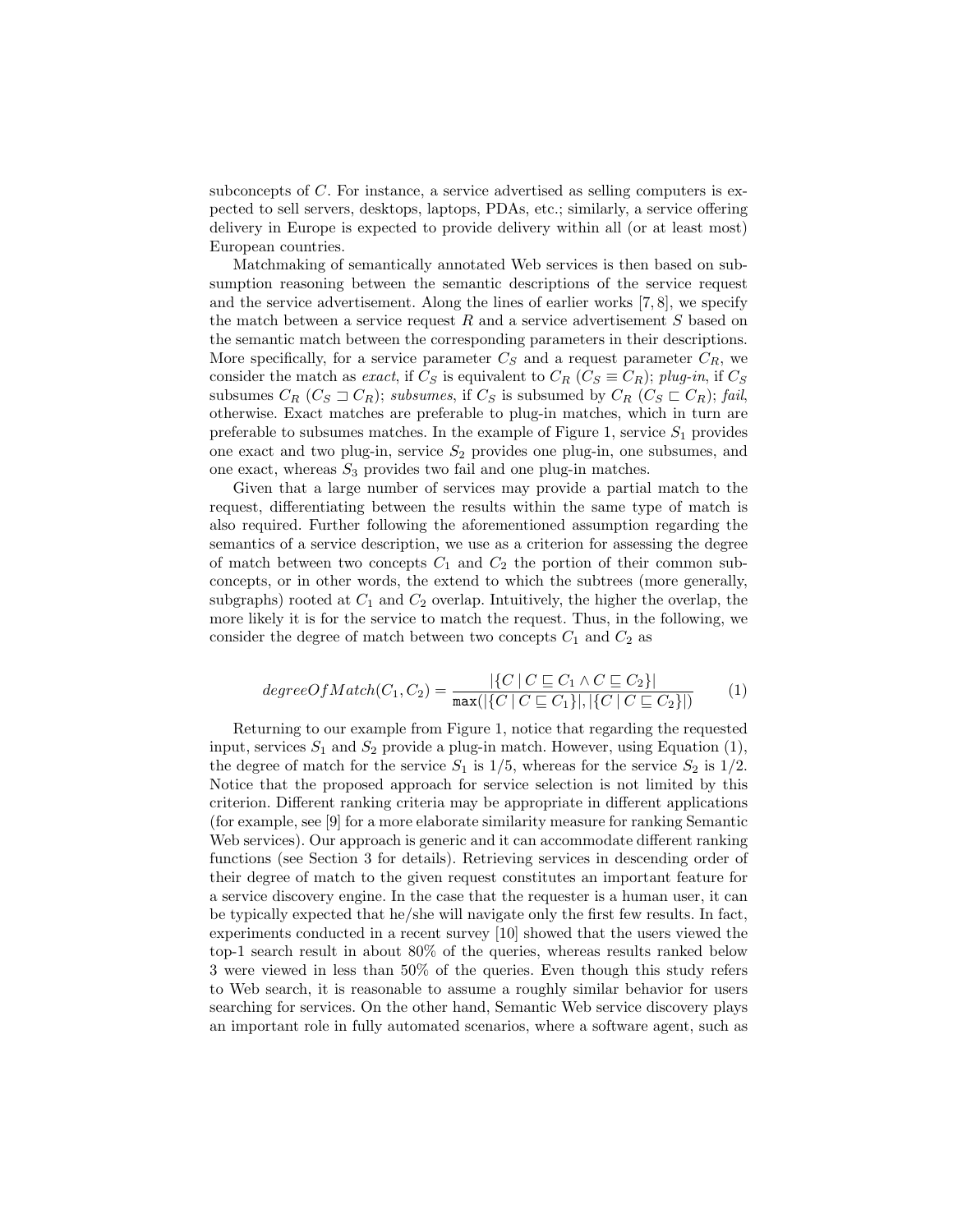a travel planning agent, acting on behalf of a human user, selects and composes services to achieve a specific task. Typically, the agent will select the top-1 match, ignoring the rest of the results. Hence, computing only the best possible match would be sufficient in this case. In fact, this often makes sense for human users as well; Google's "I'm Feeling Lucky" feature is a characteristic example based on this assumption.

#### 2.2 Encoding of Service Descriptions

Invoking the reasoner to check for subsumption relationships between the ontology concepts annotating the service parameters constitutes a significant overhead, which has to be circumvented in order to allow for fast service selection at query time. For this purpose, we employ an appropriate service encoding based on labeling schemes [11]. The main idea works as follows. In the case of a tree hierarchy, each concept is labeled with an interval of the form [begin, end]. This is achieved by performing a depth-first traversal of the tree, and maintaining a counter, which is initially set to 1 and is incremented by 1 at each step. Each concept is visited twice, once before visiting any of its subconcepts and once after all its subconcepts have been visited. The interval assigned to the concept is constructed by setting its lower (resp., upper) bound to the value of the counter when the concept is visited for the first (resp., second) time. Observe that due to the way intervals are assigned, a concept  $C_1$  is subsumed by another concept  $C_2$  if and only if its interval is contained in that of  $C_2$ , i.e.,  $I_{C_1} \subset I_{C_2}$ . This scheme generalizes to the case of graphs, which is the typical case for ontologies on the Semantic Web, by first computing a spanning tree  $T$  and applying the aforementioned process. Then, for each non spanning tree edge, the interval of a node is propagated recursively upwards to its parents. Therefore, more than one intervals may be assigned to each concept. As before, subsumption relationships are checked through interval containment:  $C_1$  is subsumed by  $C_2$  if and only if every interval of  $C_1$  is contained in some interval of  $C_2$ .

In our example, the intervals assigned to the ontology concepts are shown in Figure 1c, and have been computed considering the spanning tree formed by removing the edge  $(C_5, C_9)$ . Notice how the interval assigned to the concept  $C_9$ is then propagated to the concepts  $C_5$ ,  $C_2$ , and  $C_0$  (in the latter, it is subsumed by the initially assigned interval).

Consequently, a service request or advertisement can be represented by the set of intervals associated to its input and output concepts. With this encoding, determining the type of match between two service parameters is reduced to checking for containment relationship between the corresponding intervals; a constant time operation. In particular, we can rewrite the conditions determining the type of match between a request parameter  $C_R$  and a service parameter  $C_S$ , as shown in Table 1, where  $\mathcal{I}_C$  denotes the set of intervals assigned to C.

Furthermore, the ranking criterion discussed in Section 2.2 can be expressed by means of the intervals based representation. For a concept  $C$ , the size of the subgraph rooted at  $C, G_C$ , is given by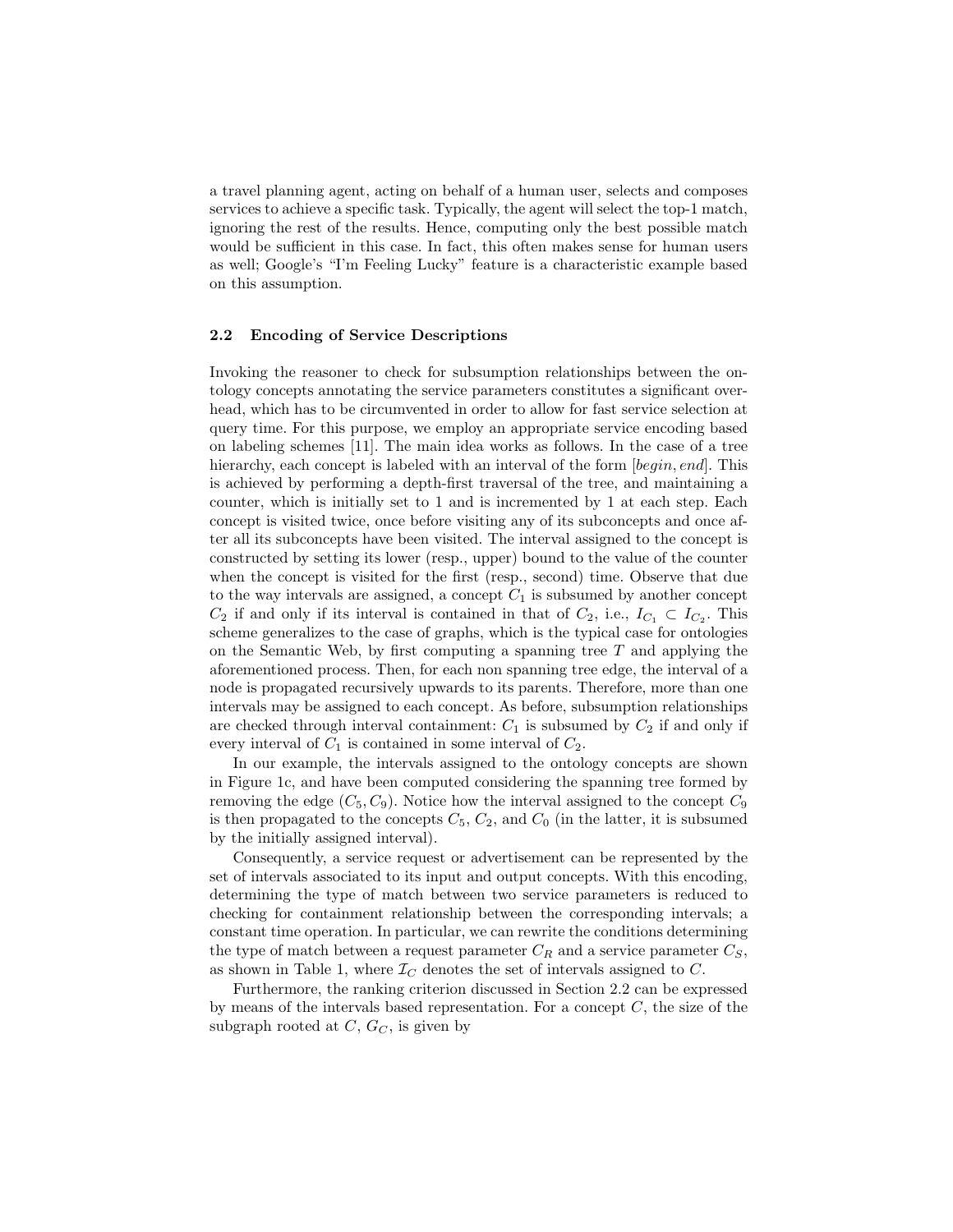| Type of match | Condition                                     |
|---------------|-----------------------------------------------|
| exact         | $\mathcal{I}_{C_R} = \mathcal{I}_{C_S}$       |
| plug-in       | $\mathcal{I}_{C_B} \subset \mathcal{I}_{C_S}$ |
| subsumes      | $\mathcal{I}_{C_B} \supset \mathcal{I}_{C_S}$ |

Table 1: Types of match using the intervals based encoding



Fig. 2: Interval based search

$$
|G_C| = \sum_{I \in \mathcal{I}_C} \left\lceil \frac{|I|}{2} \right\rceil \tag{2}
$$

Hence, for two concepts  $C_1, C_2$ , where  $C_1 \sqsubseteq C_2$  or  $C_1 \sqsupseteq C_2$ , Equation 1 becomes:

$$
degreeOfMatch(C_1, C_2) = \frac{\min\{|G_{C1}|, |G_{C2}|\}}{\max\{|G_{C1}|, |G_{C2}|\}}
$$
(3)

The above presented service representation allows the evaluation of the type and degree of match between a pair of requested and offered services in constant time. Still, the number of comparisons required is proportional to the number of available services. To further reduce the time required by the matcher, an index structure is employed for pruning the search space, keeping the number of comparisons required to a minimum. For this purpose, each interval is represented as a point in a 2-dimensional space, with the coordinates corresponding to the intervals' lower and upper bounds respectively, i.e., begin and end. Then, checking for containment between intervals is translated to a range query on this space. Figures 2a and 2b draw the input and output parameters, respectively, of the example in Figure 1. Points labeled as  $q_x$ , correspond to the parameters of the requested service, whereas  $p_{ix}$  correspond to parameters of the *i*-th offered service. For example, the output parameters of service  $S_2$  is represented by points  $p_{2a} = (8, 9)$  for class  $C_9$  and  $p_{2b} = (17, 18)$  for class  $C_7$ . For a given interval, the intervals contained by it are those located in its lower-right region, whereas those containing it are located in its upper-left region.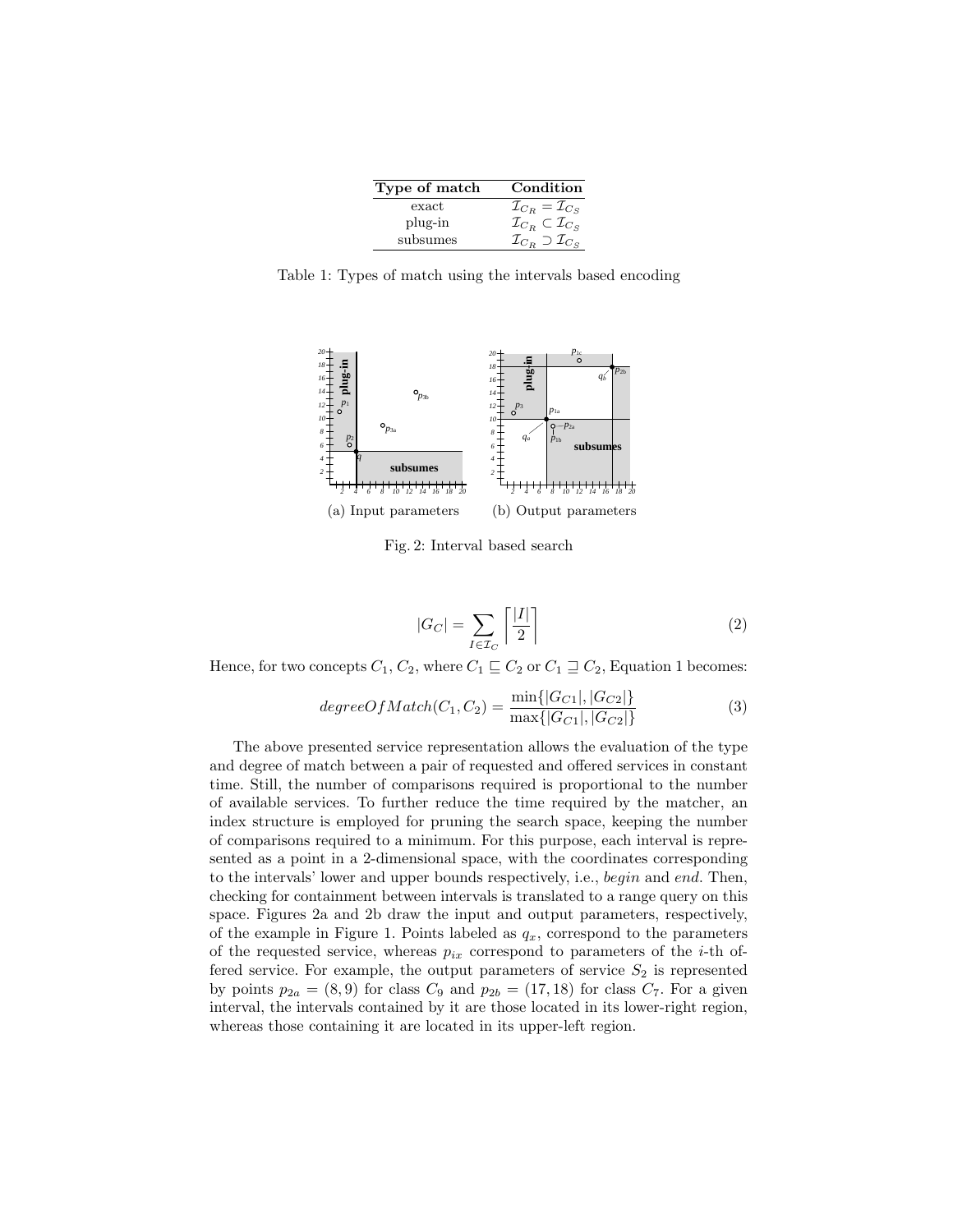## 3 Centralized Service Discovery

In a centralized environment a single registry contains the information about all the advertised services and is responsible for performing the matchmaking and ranking process. Under our framework, this registry encodes all service descriptions and uses multi-dimensional indexes, such as the R-tree [12], to expedite service selection. The R-tree partitions points in hierarchically nested, possibly overlapping, minimum bounding rectangles (MBR). Each node in the tree stores a variable number of entries, up to some predefined maximum. Leaf nodes contain data points, whereas internal nodes contain the MBRs of their children.

We use two R-trees,  $T_{in}$ ,  $T_{out}$  to index the services, where  $T_{in}$  ( $T_{out}$ ) stores the intervals associated with the input (output) parameters. Consider as an example the 3 services discussed in Section 2.2. Figure 3 shows the MBRs and the structure of the two R-trees. An MBR is denoted by  $N_i$  and its corresponding entry as  $e_i$ . Notice that points that are close in the space (e.g.,  $p_1$ ,  $p_2$  in Figure 3a) are grouped and stored in the same leaf node  $(N_2$  in Figure 3b).



Fig. 3: R-trees example

In the following we describe the algorithm (shown in Figure 4) for finding the services matching a request using our running example. The algorithm examines all request parameters in turn (Line 2). Assume that the first examined parameter par is the input corresponding to concept  $C_8$ ; thus,  $T_{in}$  is examined (Line 3). The intervals, in this case [4, 5], associated with the ontology concept is inserted in  $\mathcal I$  (Line 5). Subsequently, three queries are posed to  $T_{in}$  retrieving the exact matches under point  $(4, 5)$  (Line 7), the plug-in matches inside the range extending from  $(0, 5)$  up to  $(4, \infty)$  (Line 8) and the subsumes matches inside (4,0) up to  $(\infty, 5)$  (Line 9). A range query is processed traversing the Rtree starting from the root. At each node, only its children whose MBR overlaps with the requested range are visited. Similarly, for the case of a point query, only children whose MBR contains the requested point are visited. A small performance optimization is to perform the three queries in parallel minimizing, thus, node accesses. Subsequently, all matches to par are merged into  $m_{par}$  (Line 10).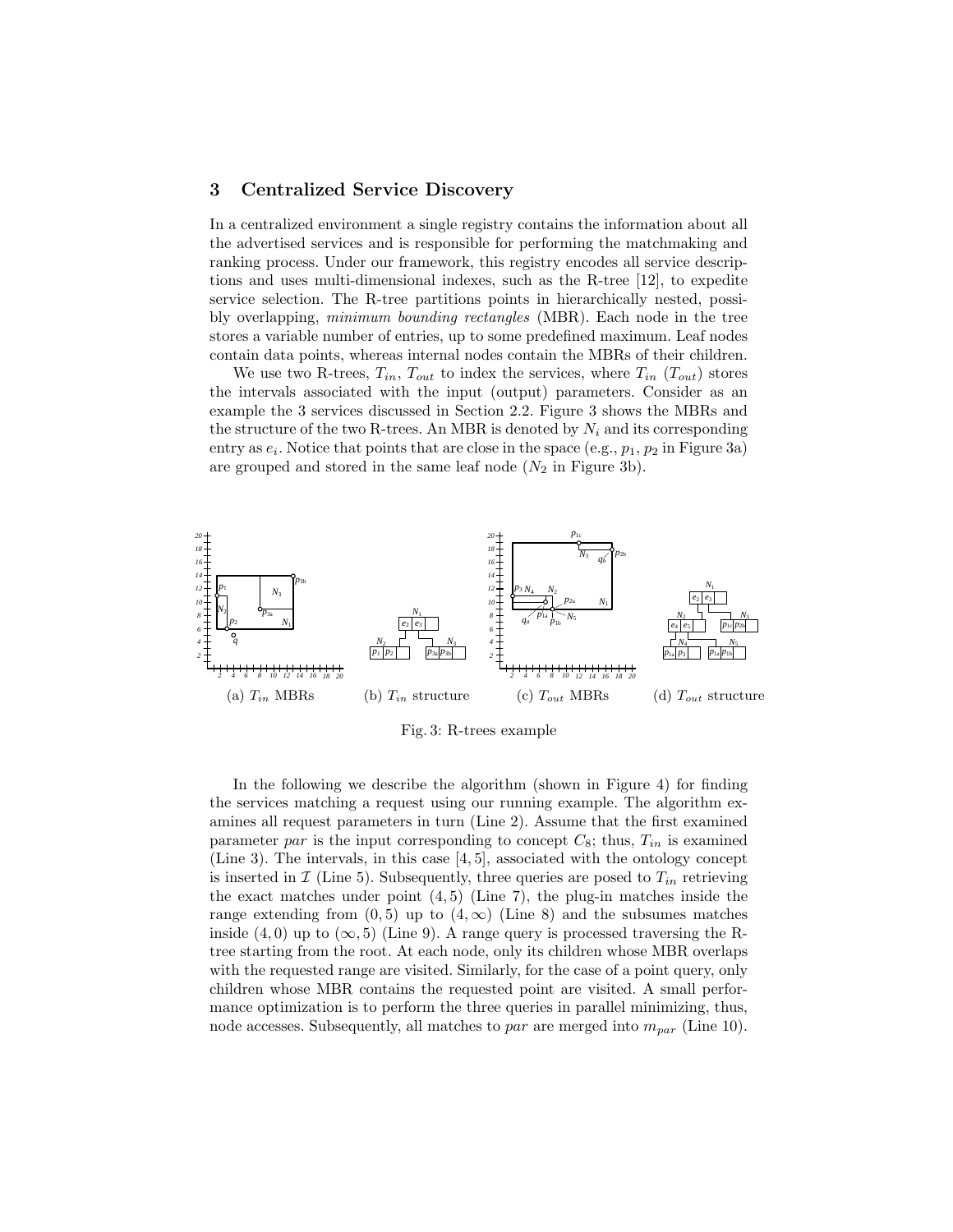Once all parameters have been examined, the candidate services  $S_{\mathcal{R}}$  are constructed by intersecting the parameter matching results (Line 11). This retains only the services which match all request parameters. Since some services in  $\mathcal{S}_{\mathcal{R}}$ can have additional input parameters that are not satisfied by the request, they are filtered out from the final result (Line 12).

Search Algorithm **Input:** request R, available services S indexed in  $T_{in}$ ,  $T_{out}$ **Output:** services  $S_{\mathcal{R}}$  matching R 1 begin 2 foreach  $par \in IN_R \cup OUT_R$  do 3 | if  $par \in IN_R$  then  $T \leftarrow T_{in}$ 4 | else  $T \leftarrow T_{out}$ 5 |  $\mathcal{I} \leftarrow$  the intervals associated with par 6 **for interval**  $I = (i_s, i_e) \in \mathcal{I}$  do 7 | |  $m_{par}^{ex} \leftarrow$  point  $[i_s, i_e]$  query in T 8 | |  $m_{par}^{pl} \leftarrow \text{range}(0, i_e) \times (i_s, \infty)$  query in T 9  $\parallel$   $\parallel$   $m_{par}^{sb} \leftarrow$  range  $(i_s, 0) \times (\infty, i_e)$  query in T  $\begin{array}{|c|c|} \hline \textbf{10} & \quad m_{par}=m_{par}^{ex} \cup m_{par}^{pl} \cup m_{par}^{sb} \ \hline \end{array}$  $\mathcal{S}_{\mathcal{R}} = \bigcap m_{par}$ par 11 12 SR =  $S_{\mathcal{R}}$  \ {S : ∃IN<sub>S</sub> not matched by any IN<sub>R</sub>} |13 | return  $S_{\mathcal{R}}$ 14 end

Fig. 4: Algorithm for index-based service matchmaking

As discussed in Section 2.1, in many cases a ranked list of the top-k best matching services is preferred as the result of the matchmaking process. Figure 5 illustrates the Progressive Search Algorithm to retrieve the top- $k$  services given a request R using our framework. As before we present the algorithm using our running example. Initially, all intervals associated with the request parameters are inserted into  $\mathcal I$  (Line 2). In particular,  $\mathcal I$  contains [4, 5] (represented by point q in Figure 3a) for the input parameter, and  $[7, 10]$ ,  $[17, 18]$  (represented by points  $q_a, q_b$ , respectively, in Figure 3c) for the two output parameters. A heap  $H_I$  is associated with each interval  $I = [i_s, i_e] \in \mathcal{I}$  (Lines 3–7); in our case there are 3 heaps for q,  $q_a$  and  $q_b$ . Initially, these heaps contain the root node of  $T_{in}$  or  $T_{out}$ , depending on the interval's parameter type (Lines 5–6). Entries  $e_I$  in I's heap are R-tree nodes and are sorted increasingly by their minimum distance (MINDIST) to  $(i_s, i_e)$ . The MINDIST of a leaf node, i.e., a point, is its distance from  $(i_s, i_e)$ . The MINDIST of an internal node, i.e., an MBR, is the minimum distance of the MBR from  $(i_s, i_e)$ .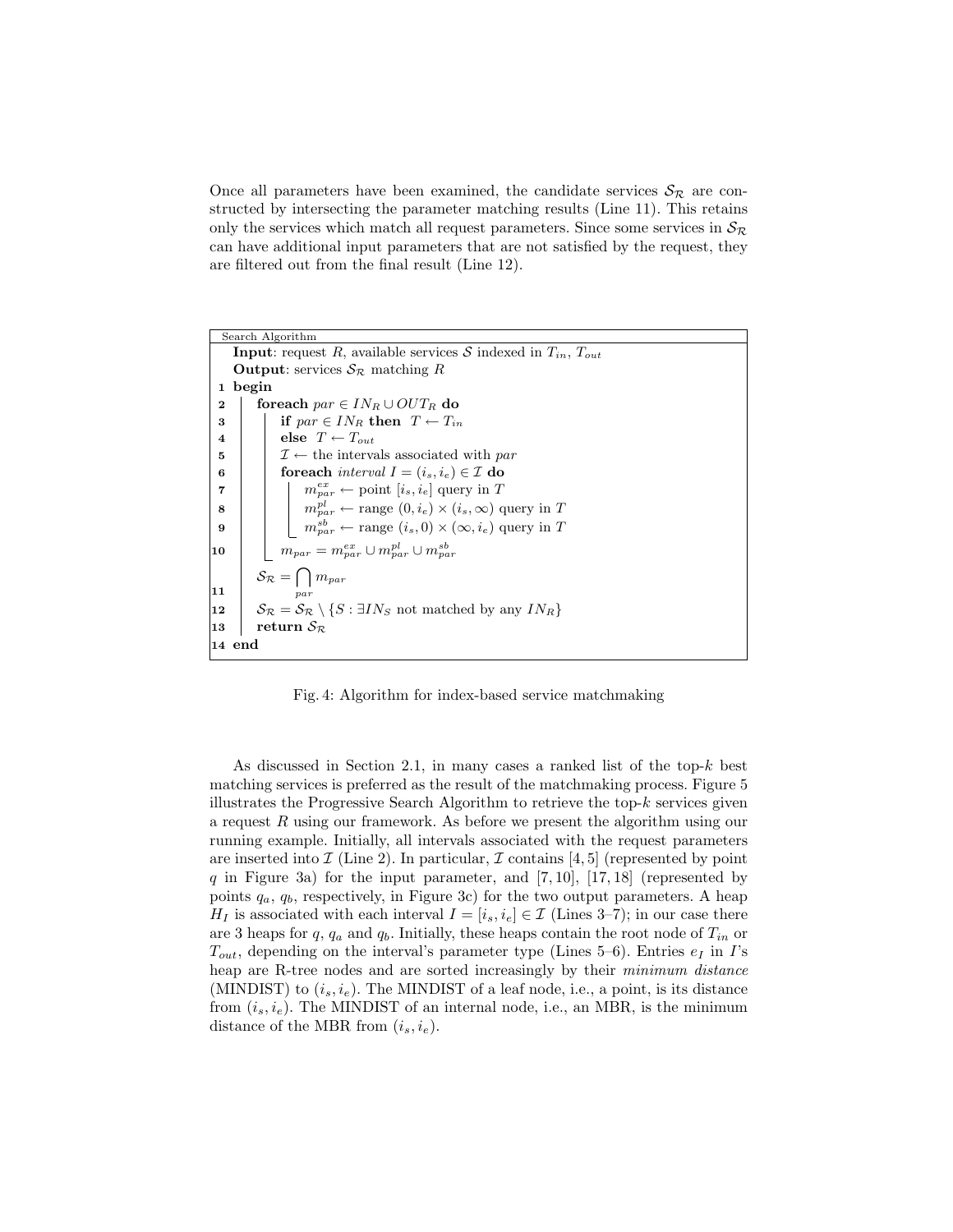| Progressive Search Algorithm                                                                                            |  |  |  |  |  |  |
|-------------------------------------------------------------------------------------------------------------------------|--|--|--|--|--|--|
| <b>Input:</b> request R, available services S indexed in $T_{in}$ , $T_{out}$ , k                                       |  |  |  |  |  |  |
| <b>Output:</b> services $S_{\mathcal{R}}$ matching R, in descending order of degree of match                            |  |  |  |  |  |  |
| 1 begin                                                                                                                 |  |  |  |  |  |  |
| $\mathcal{I} \leftarrow$ the intervals associated with all parameters in $IN_R \cup OUT_R$<br>$\bf{2}$                  |  |  |  |  |  |  |
| foreach $I = [i_s, i_e] \in \mathcal{I}$ do<br>3                                                                        |  |  |  |  |  |  |
| create a heap $H_I$<br>$\overline{\bf 4}$                                                                               |  |  |  |  |  |  |
| if I corresponds to some par $\in IN_R$ then insert in $H_I$ root of $T_{in}$                                           |  |  |  |  |  |  |
| else insert in $H_I$ root of $T_{out}$<br>6                                                                             |  |  |  |  |  |  |
| $H_I$ entries are sorted increasingly by their MINDIST to $(i_s, i_e)$<br>7                                             |  |  |  |  |  |  |
| while $k > 0$ do<br>8                                                                                                   |  |  |  |  |  |  |
| find the heap $H_I$ whose head entry has the minimum MINDIST<br>9                                                       |  |  |  |  |  |  |
| $e_I \leftarrow \text{pop}(H_I)$<br>10                                                                                  |  |  |  |  |  |  |
| <b>if</b> $e_I$ is an internal node <b>then</b> insert in $H_I$ all children of $e_I$<br>11                             |  |  |  |  |  |  |
| else<br>12                                                                                                              |  |  |  |  |  |  |
| let S be the service corresponding to $e_I$<br>13                                                                       |  |  |  |  |  |  |
| let $par_I$ be the parameter corresponding to interval I<br>14                                                          |  |  |  |  |  |  |
| mark that S has a match for $par_I$<br>15                                                                               |  |  |  |  |  |  |
| if S has matches for all parameters in $IN_R \cup OUT_R$ then<br>16                                                     |  |  |  |  |  |  |
| // $S$ is a result<br>insert S in $S_{\mathcal{R}}$ ;<br>17                                                             |  |  |  |  |  |  |
| $\begin{array}{ l} k \leftarrow k-1 \\ \text{if } k=0 \text{ then return } \mathcal{S}_{\mathcal{R}} \end{array}$<br>18 |  |  |  |  |  |  |
| 19                                                                                                                      |  |  |  |  |  |  |
|                                                                                                                         |  |  |  |  |  |  |
| 20 end                                                                                                                  |  |  |  |  |  |  |
|                                                                                                                         |  |  |  |  |  |  |

Fig. 5: Algorithm for progressively returning matches

The Progressive Search Algorithm proceeds examining heap entries until k services have been retrieved (Lines 8–19). The heap whose head entry has the minimum MINDIST is selected (Line 9). In our example both heaps for  $q_a$  and  $q_b$  have MINDIST 0 as their head entry ( $T_{out}$ 's root) contains both  $q_a$  and  $q_b$ ; assume  $q_a$ 's heap is selected. The entry (node  $N_1$  in out) is popped from the heap (Line 10) and since it is an internal node all its children are inserted in the heap (Line 11). Then, the heaps are examined again and  $q_a$ 's heap is selected, as node  $N_2$  is in its head and has MINDIST 0.  $N_2$  is popped and its children are inserted. Repeating the process once more, a leaf entry  $p_{1a}$  is popped, which corresponds to the first output parameter of service  $S_1$  (Lines 13–14). We mark that  $S_1$  has a match for a request parameter (Line 15). Then, S is checked if it has matches for all parameters, i.e., it is a result (Lines 16–19). The algorithm returns when k results have been found.

The output of the algorithm is the ranked service list  $S_2$ ,  $S_1$ ,  $S_3$ . Notice that  $S_2$  has a subsumes match but it is ranked higher than  $S_1$ , having only exact and plug-in matches. Further  $S_3$  is included even though is has two fail matches. This is due to the fact that the MINDIST function described does not discriminate among points in different regions with respect to the point corresponding to a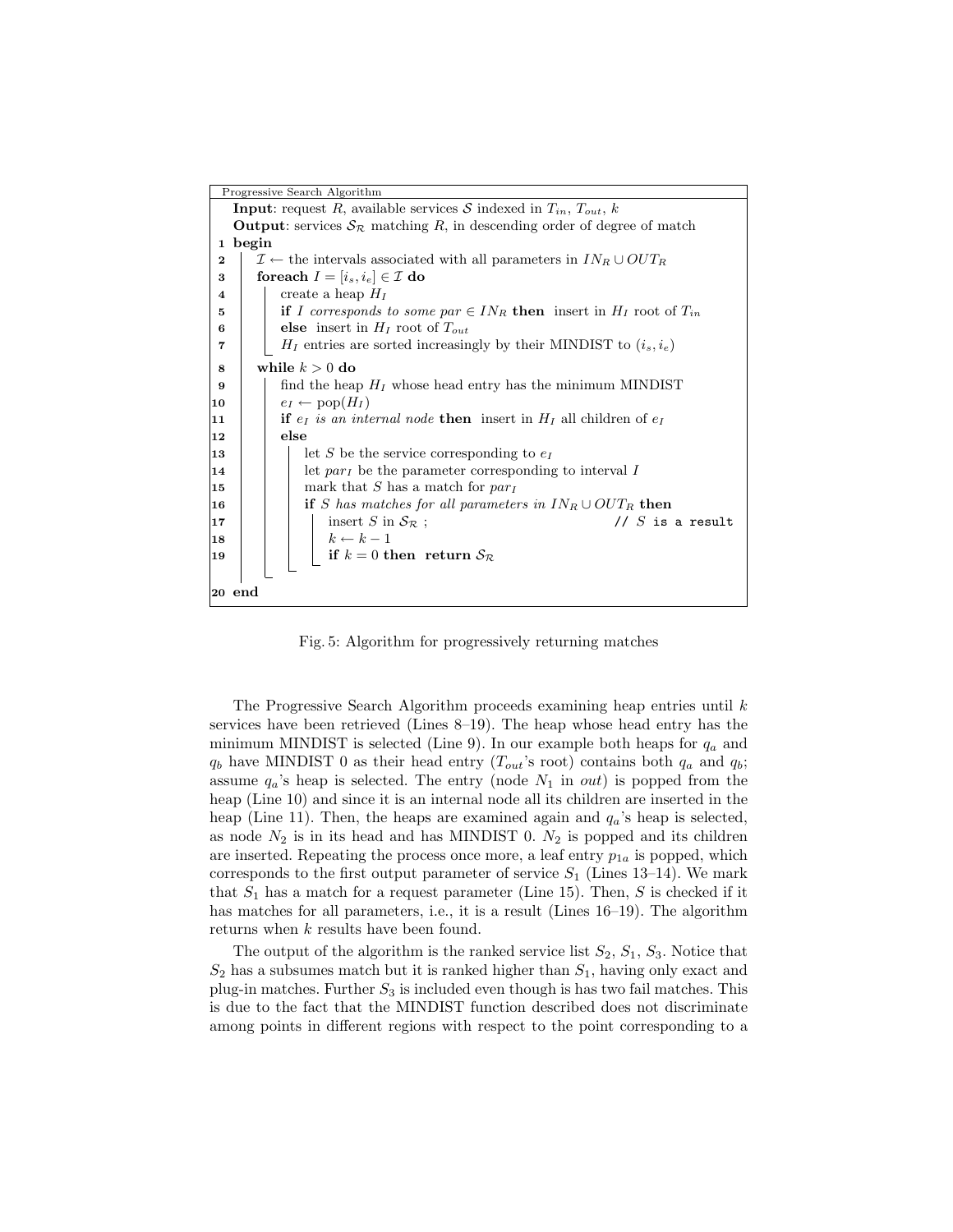|                  |       |       | $p_4$ |  |
|------------------|-------|-------|-------|--|
|                  | $p_2$ |       |       |  |
|                  |       |       |       |  |
| $\overline{p}_1$ |       | $p_3$ |       |  |
|                  |       |       |       |  |
|                  |       |       |       |  |

|                      |                       |  |                                         | $(\phi, i_e)$ |
|----------------------|-----------------------|--|-----------------------------------------|---------------|
|                      |                       |  |                                         |               |
| $\overline{(0,i_e)}$ |                       |  |                                         |               |
|                      |                       |  |                                         |               |
|                      |                       |  |                                         |               |
|                      |                       |  |                                         |               |
|                      |                       |  |                                         |               |
|                      | plug-in<br>$(i_s, 0)$ |  | $(i_s, \phi)$<br>$\bullet$ $(i_s, i_e)$ | subsumes      |

Fig. 6: Illustrative SpatialP2P overlay

Fig. 7: Search regions

request parameter's interval. For example, in Figure 3c  $p_{2a}$  and  $p_{1b}$  are closer to  $q_a$  than  $p_3$  and are regarded as better matches to parameter  $q_a$ , even though they are only subsumes matches (they lie in the lower right quadrant w.r.t.  $q_a$ ). To obtain arbitrary rankings as described in Section 2.1, MINDIST can be trivially modified to be region aware. For example, it can evaluate heap entries that correspond to plug-in as closer compared to subsumes matches.

## 4 P2P Service Discovery

As the availability and demand for Web services grows, the issue of managing Semantic Web services in a distributed environment becomes vital. We describe a scalable and fault-tolerant solution that is adaptable and efficient in a distributed environment. From the variety of paradigms of distributed systems, we choose to focus on flat P2P overlays, as the latter represent the current trend for distributed data management. More specifically, we employ a structured P2P overlay, since it provides self-maintenance and robustness, as well as efficiency in data management. In the following we discuss the adaptation of our framework to the distributed setting.

#### 4.1 The Underlying P2P Overlay

Before discussing distributed service discovery, we have to choose a suitable framework. To support the adaptation of the algorithms presented in Section 3, such a framework must support both point and range queries, so as to allow for the retrieval of both exact and plug-in/subsumes matches, respectively. Furthermore, since our proposed service encoding and service search algorithm are based on the 2-dimensional space, it is necessary to select a P2P framework that is efficient and scalable for 2-dimensional data. More specifically, the selected P2P framework should preserve locality and directionality, if possible.

SpatialP2P [13] is a recently proposed structured P2P framework, targeted to spatial data. It handles areas, which are either cells of a grid-partitioned space or sets of cells that form a rectangular. The basic assumption of the framework is that each area has knowledge of its own coordinates and the coordinates of some other areas to which it is directly linked. The goal of SpatialP2P is to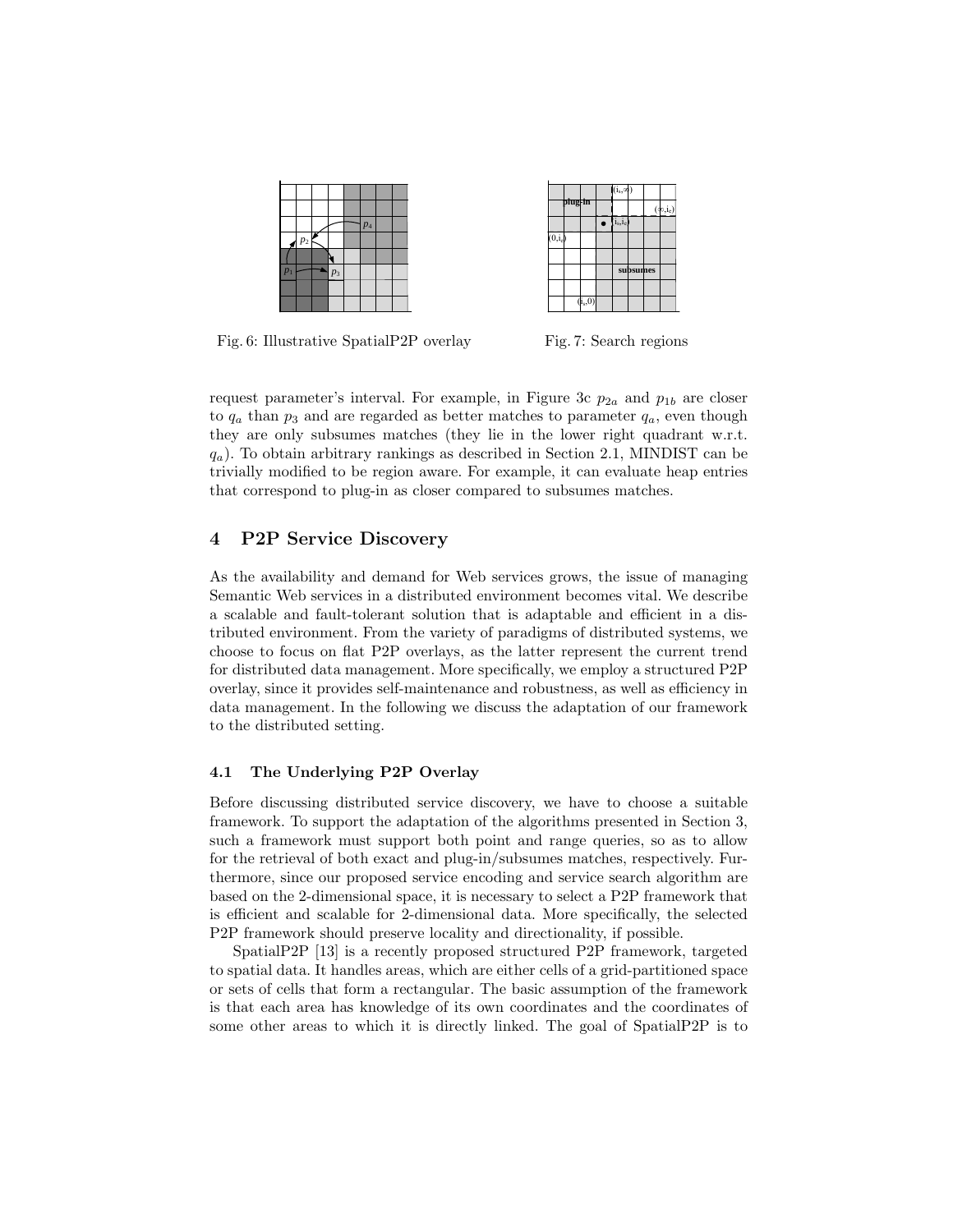guarantee that any stored area can be searched and reached from any other, solely by exploiting local area knowledge.

Figure 6 shows an example of a SpatialP2P overlay with four peers. Each peer maintains links to others towards the four directions of the 2D space. The grid is hashed to the four peers, such that each cell is stored and managed by the closest peer. In the figure cells and their storing peers share the same color.

In SpatialP2P, search is routed according to locality and directionality. This means that search is propagated to the area that is closer to and towards the same direction with the sought area, choosing from the available areas that are linked to the one on which the search is currently iterated.

#### 4.2 Managing Services in the P2P Overlay

The management of services in the P2P overlay consists of two basic operations: insertion of services and search for services in the system. Search can be either exhaustive, i.e., seeking for any possible results, or top- $k$ , i.e., seeking the k bestmatching results. In the following we discuss the details of these operations.

Service insertion. In order to use the P2P framework for the distributed management of Semantic Web services, we assume that the ID space of the overlay (i.e. the space of values for node and data IDs) corresponds to the space of values defined by the encoding of the services descriptions.

When a new service is published, its description is encoded using the intervals based representation presented in Section 2, and then it is inserted in the network. Specifically, each encoded service parameter is hashed to and eventually stored by the peer whose ID is closer to its value in the 2-dimensional space. Each inserted service parameter is accompanied by some meta-data about the respective type, (input or output), as well as the service it belongs to.

The locality-preserving property of the SpatialP2P overlay guarantees that similar services are stored by the same or neighboring peers. By similar, we mean services whose input and output parameters correspond to matching concepts. Moreover, the preservation of directionality means that following subsequent peers in a particular direction results, for example, in locating concepts subsuming or subsumed by the ones previously found. As described below, these properties are essential for minimizing the search time, and this applies to both exhaustive range and top-k queries.

Service search. Searching for services in the P2P overlay is performed by an adaptation of the search algorithm of Section 3 to the SpatialP2P API. For each requested service parameter, a point or a range query is performed, depending on the requirement of exact, plug-in or subsumes match with the available service parameters. An exact request for a service parameter corresponding to interval  $I = [i_s, i_e]$  is performed by a point query asking the retrieval of the point  $(i_s, i_e)$ , if such data exists in the overlay. For plug-in and subsumes requests for a parameter associated to the interval  $I = [i_s, i_e]$ , a pair of range queries is initiated. Since the data space is bounded (recall the intervals construction from Section 2.2), these requests are represented by range queries for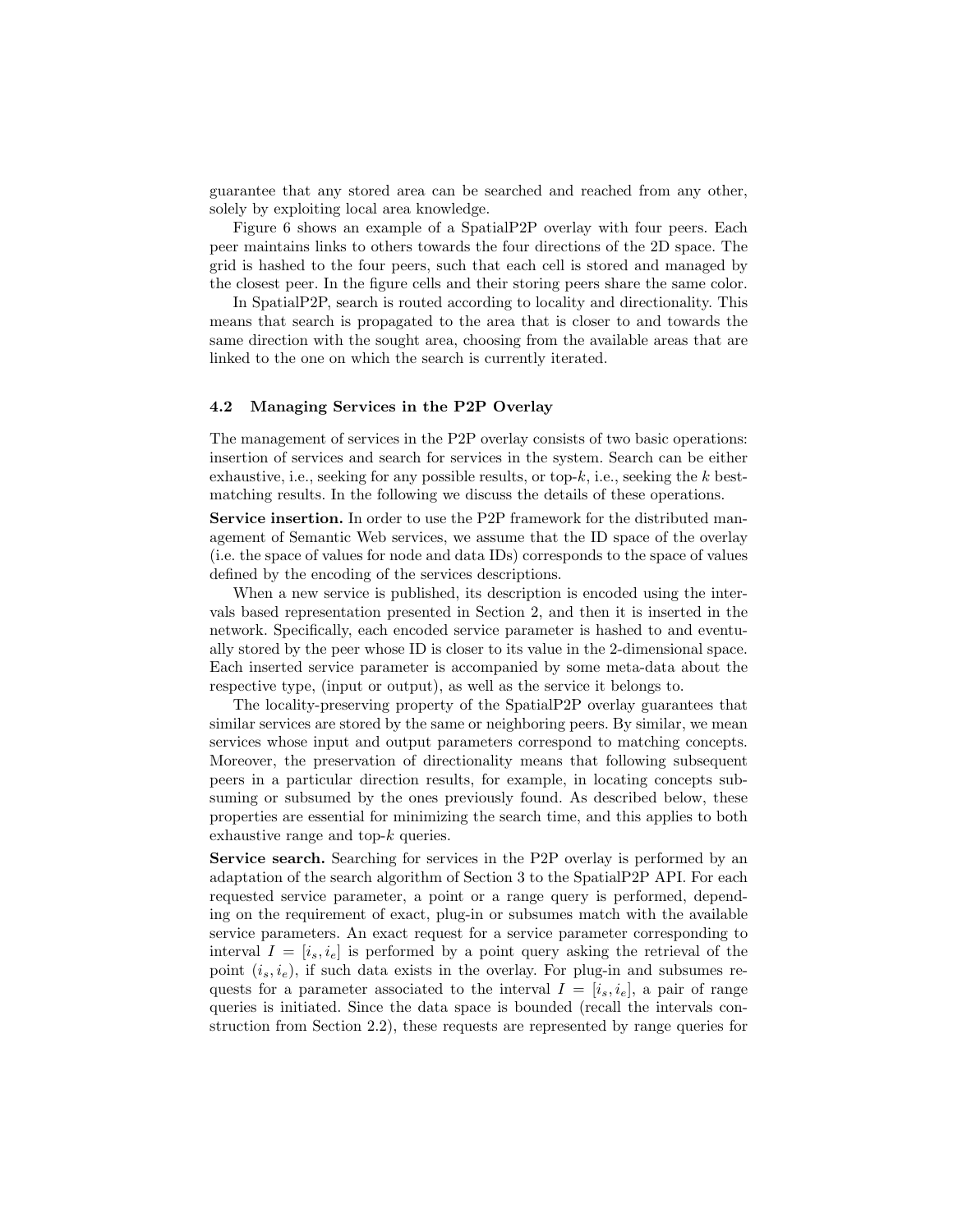rectangular areas. Specifically, for plug-in matches, a query requesting the range extending from  $(0, i_e)$  up to  $(i_s, \infty)$  is issued, while for the subsumes request, the corresponding range is  $(i_s, 0) \times (\infty, i_e)$  (see Figure 7). The results of these two queries are unified to provide the answer to the requested parameter. Parallel searches are conducted for each requested parameter, and the results are finally intersected to compute the final matches.

Finding the top- $k$  matches. Spatial P2P supports top- $k$  search by extending search for range queries to dynamically increase the respective range. In detail, a search for a service parameter represented by an interval  $I = [i_s, i_e]$  is initiated as the minimum range query that includes  $(i_s, i_e)$ ; thus, the minimum range is extended only in the grid cell in which the point  $(i_s, i_e)$  resides. After the search is performed in this minimum range, if the number of retrieved results is lower than  $k$ , then the range is increased towards the desired direction of the 2D space by the minimum, i.e., by one grid cell. The process repeats iteratively, until  $k$ results have been retrieved (or the whole space has been searched).

# 5 Experimental Evaluation

Experimental setup. We have evaluated our approach on two data sets. For the first data set, to simulate a real-world scenario, we used the OWL-S service retrieval test collection OWLS-TC v2<sup>4</sup>. This collection contains services retrieved mainly from public IBM UDDI registries, and semi-automatically transformed from WSDL to OWL-S. More specifically, it comprises: (a) a set of ontologies, derived from 7 different domains (education, medical care, food, travel, communication, economy and weapons), comprising a total of 3500 concepts, used to semantically annotate the service parameters, (b) a set of 576 OWL-S services, (c) a set of 28 sample requests, and (d) the relevance set for each request (manually identified).

The second data set was synthetically generated, based on the first one, so as to maintain the properties of real-world service descriptions. In particular, we constructed a set of approximately 10K services, by creating variations of the 576 services of the original data set. For each original service, we selected randomly one or more input or output parameters, and created a new service description by replacing them with randomly chosen superconcepts or subconcepts from the corresponding domain ontology. A set of 100 requests was generated following the same process, based on the original 28 requests. All the experiments were conducted on a Pentium D 2.4GHz with 2GB of RAM, running Linux.

Ranking. In the first set of experiments we used the first data set to evaluated the effectiveness of the ranking approach. For each of the 28 queries we retrieved the ranked list of match results, and compared them against the provided relevance sets. We use well-established IR metrics<sup>5</sup> to evaluate the performance

<sup>4</sup> http://projects.semwebcentral.org/projects/owls-tc/

<sup>5</sup> http://trec.nist.gov/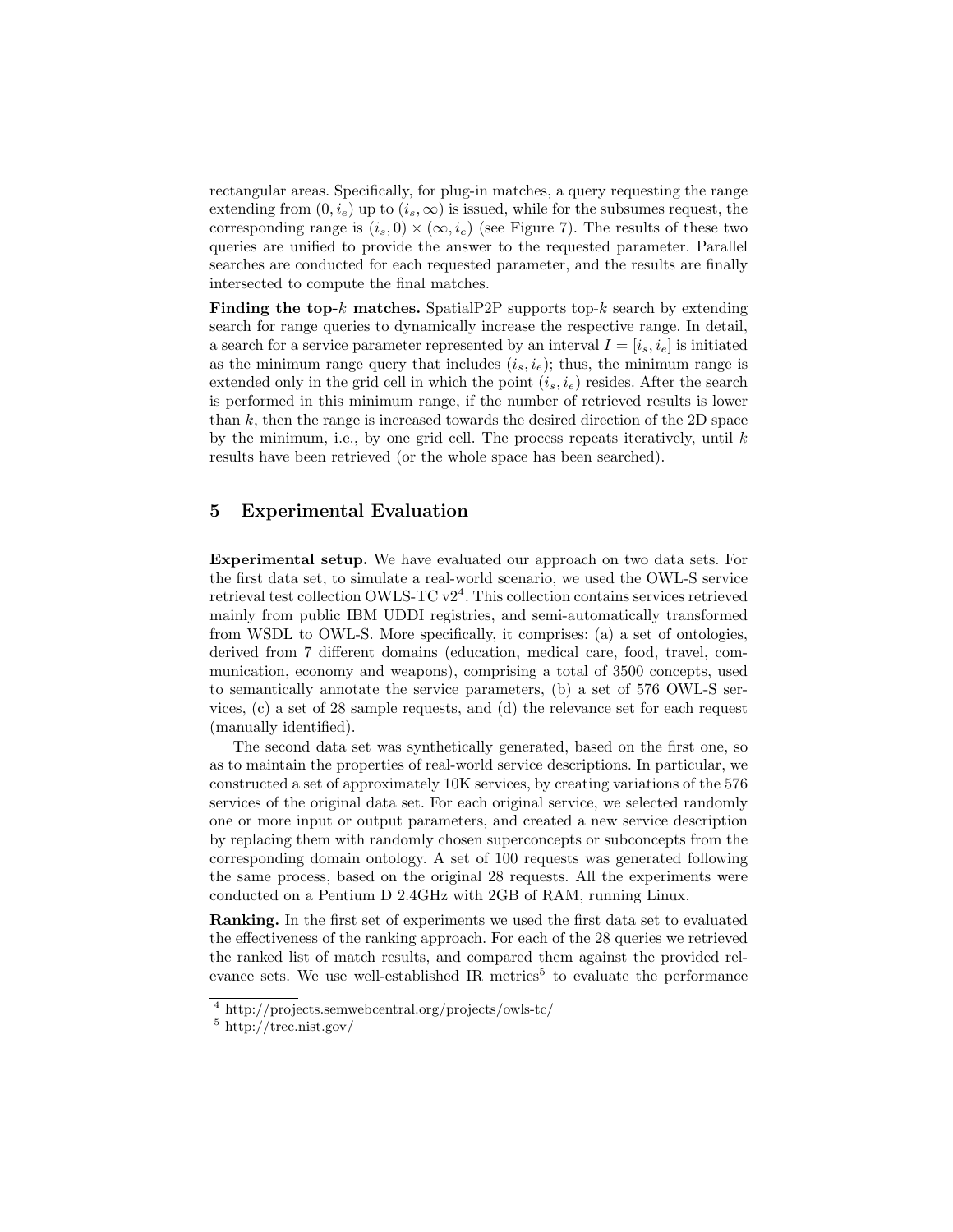

Fig. 8: (a) Recall-precision curve, (b) Precision and Success at  $k$  (P $@k$ , S $@k$ )



Fig. 9: Search cost for: (a) centralized registry, (b) P2P registry

of the search and ranking process. In particular, Figure 8a depicts the microaveraged recall-precision curves for all the 28 queries, i.e., the precision (averaged over all queries) for different recall levels. Observe that a 30% of the relevant services can be retrieved with precision higher than 80%, whereas for retrieving more than 70% of the relevant services the precision drops below 50%. Also, the following metrics are presented in Figure 8b: (a) precision at  $k$ , i.e., the (average) precision after  $k$  results have been retrieved; (b) success at  $k$ , i.e., whether a relevant result has been found after k results have been retrieved.

As we can see, the precision drops below 70% after the top-10 matches have been retrieved. Moreover, for the set of 28 queries, in 24 of them the top-1 match is a relevant one, in 27 queries there is a relevant result among the top-2 matches, and in all cases there is a relevant result among the top-4 matches. The above results opt for the emphasis on top- $k$  queries and on fetching results progressively, as discussed in Section 2.

Experiments for centralized search. In this set of experiments we measured the time required by our search algorithm to discover and rank services in a centralized registry. In particular, we investigated the performance benefits, i.e.,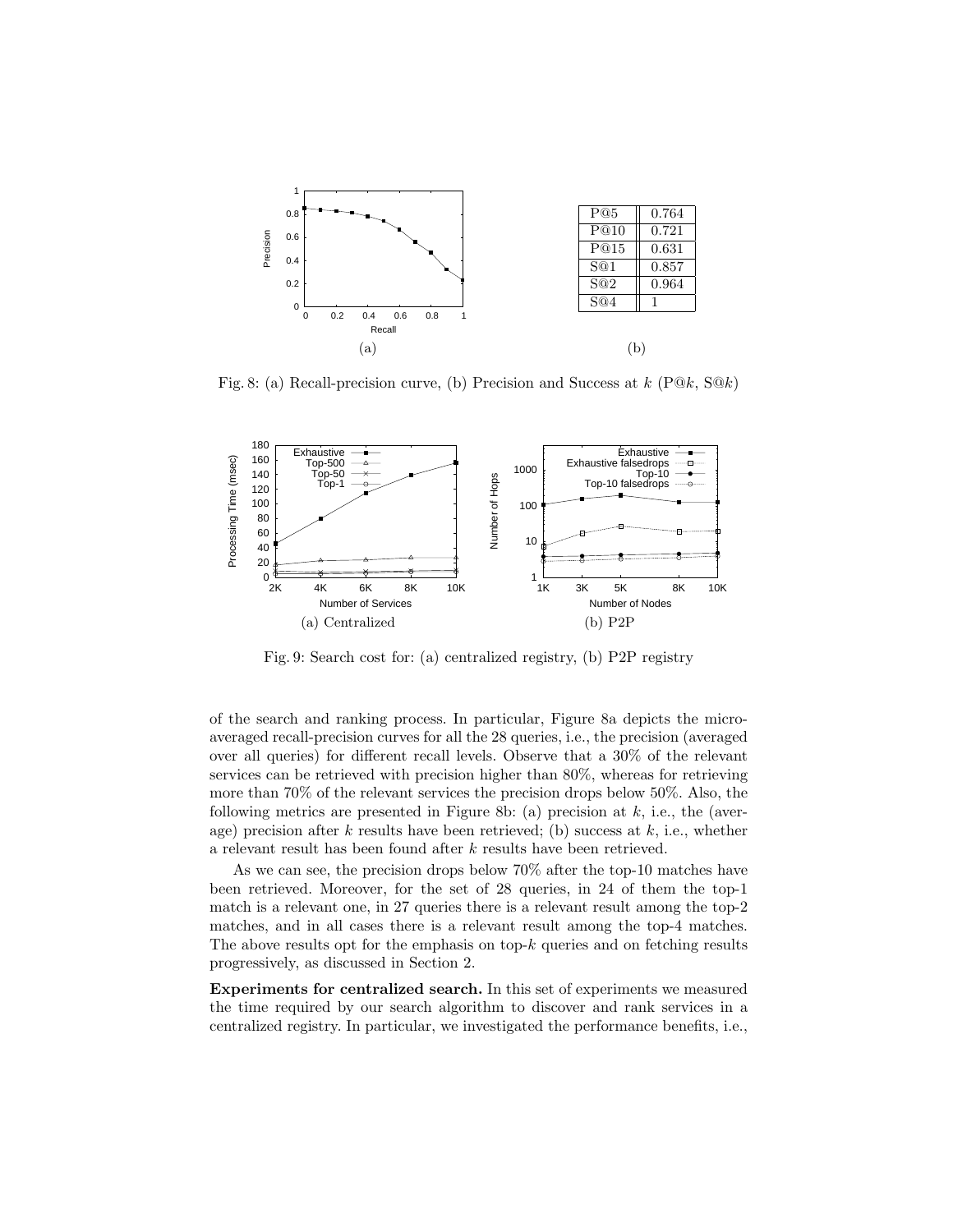the reduction in response time, resulting from restricting the search to retrieving only the top-k matches. For this purpose, we used the synthetically generated data set described previously. We varied the number of services from 2K up to 10K, and we measured the processing time (averaged over 100 queries) for retrieving: (i) all matches, and (ii) the top-k matches for  $k \in \{1, 50, 500\}$ . The experimental results are illustrated in Figure 9a. Notice the significant savings in the processing time when restricting the search to top- $k$  matches, as well as the fact that the processing time in the latter case is significantly less sensitive to the number of available services.

Experiments for search in P2P environment. In the last set of experiments, we evaluated our search method in a P2P environment, as described in Section 4. We varied the size of the P2P network, from 1K up to 10K peers, and we inserted a total of 10K services. We conducted two experiments. In the first experiment, we retrieved, for each request, all the identified matches, whereas in the second, we restricted the search range to obtain (approximately) the top-10 results for each request. For each of the experiments we report two measures: (i) total number of hops (i.e., number of peers processing the query), and (ii) number of falsedrops (i.e., number of peers on the search path not contributing to the result set). The results are shown in Figure 9b. Both measures are quite low and relatively stable w.r.t. the size of the network. As discussed in Section 4, this is due to the fact that SpatialP2P is particularly designed to preserve the locality and the directionality of the data space, thus queries are effectively routed towards peers containing relevant information. As in the centralized case, the search cost is significantly lower, when retrieving only the top- $k$  matches.

# 6 Related work

Service discovery is an important issue for the Semantic Web, hence several works have dealt with this problem. Matchmaking for Semantic Web services based on inputs and outputs has been studied in [7, 8], and more recently in [14, 15]. These form the basis of our matching approach, however they do not deal with the aspects of efficiency, ranking, and discovery in P2P networks, which are the main issues of our work. Implemented systems for matchmaking of OWL-S and WSMO services are described in  $[16, 17]$ . In [9, 18] similarity measures for ranking Semantic Web services are presented. These measures can be used by our top- $k$  search algorithm, and hence are complementary to our work. The efficiency of the discovery process is considered in [19]. However, it is based on pre-computing and storing, for each concept in the ontology, the list of services matching this concept (together with the type of match). This imposes excessive storage requirements, and fails to scale as the number of available services (i.e., the size of the stored lists) and the size of the ontologies (i.e., the number of lists to store) grows significantly. Efficient matchmaking, together with ranked retrieval, is presented in [20]. Similar to our work, it uses intervals and indexing, which are however constructed in a different way. Moreover, search in P2P networks is not considered.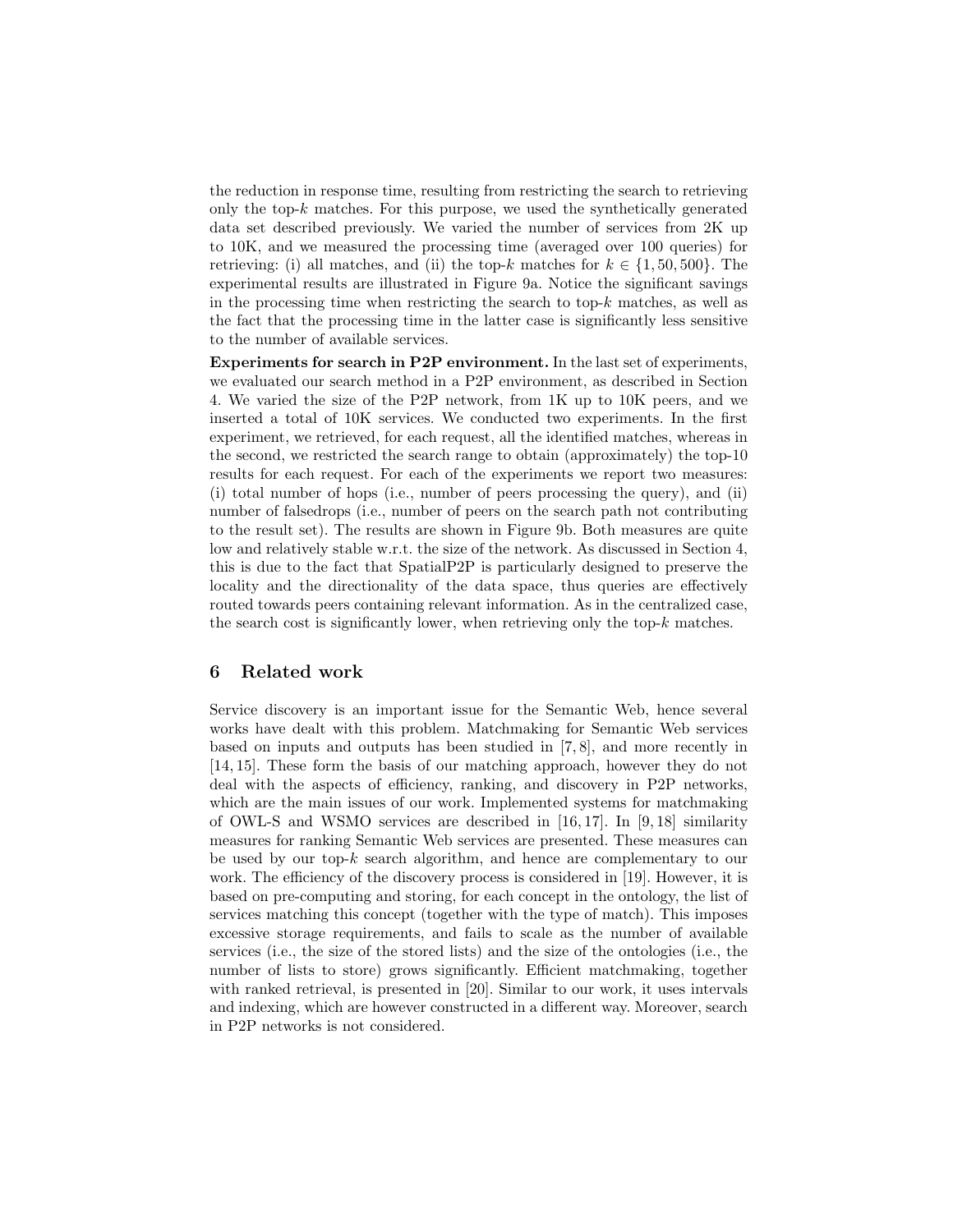A P2P approach for Web service discovery is presented in [21]. However, the services are not semantically described; instead, the search is based on (possibly partial) keywords. Semantic Web service discovery in P2P networks has been studied in [22, 23]. In contrast to our work, these approaches deal with unstructured networks. In [24] Web services descriptions are indexed by keywords taken from domain ontologies, and are then stored on a DHT network. In [25] the peers are organized in a hypercube and the ontology is used to partition the network into concept clusters, so that queries are forwarded to the appropriate cluster. However, the subset of concepts to be used as structuring concepts should be known in advance. The approach in [26] distributes semantic service advertisements among available registries, by categorizing concepts into different groups based on their semantic similarity, and assigning groups to peers. In [27] services are distributed to registries depending on their type, e.g., a registry related to the travel domain will only maintain Web services specific to this domain.

# 7 Conclusions

We have presented and evaluated an efficient and scalable approach to Semantic Web service discovery and ranking. Efficiency is achieved by employing a suitable encoding for the service descriptions, and by indexing these representations to effectively prune the search space, consequently reducing the search engine's response time. To allow for scalability, we describe how the service representations can be distributed in a suitable structured P2P overlay network, and we show how the search is performed in this setting.

In this work we have treated the matching of service requests and advertisements as a matching of their inputs and outputs. However, service descriptions may also contain preconditions and effects, as well as QoS parameters. The described ideas can be easily extended to consider these additional criteria. In the future we plan to incorporate such parameters in our search algorithm.

### References

- 1. Burstein, M., et. al.: OWL-S: Semantic Markup for Web Services. In: W3C Member Submission. (2004)
- 2. Akkiraju, R., et. al.: Web Service Semantics WSDL-S. In: W3C Member Submission. (2005)
- 3. H. Lausen, A. Polleres, and D. Roman (eds.): Web Service Modeling Ontology (WSMO). In: W3C Member Submission. (2005)
- 4. Liarou, E., Idreos, S., Koubarakis, M.: Evaluating Conjunctive Triple Pattern Queries over Large Structured Overlay Networks. In: ISWC. (2006) 399–413
- 5. Sidirourgos, L., Kokkinidis, G., Dalamagas, T., Christophides, V., Sellis, T.K.: Indexing Views to Route Queries in a PDMS. Distributed and Parallel Databases  $23(1)$  (2008) 45–68
- 6. Staab, S., Stuckenschmidt, H., eds.: Semantic Web and Peer-to-Peer. Springer Verlag (2006)